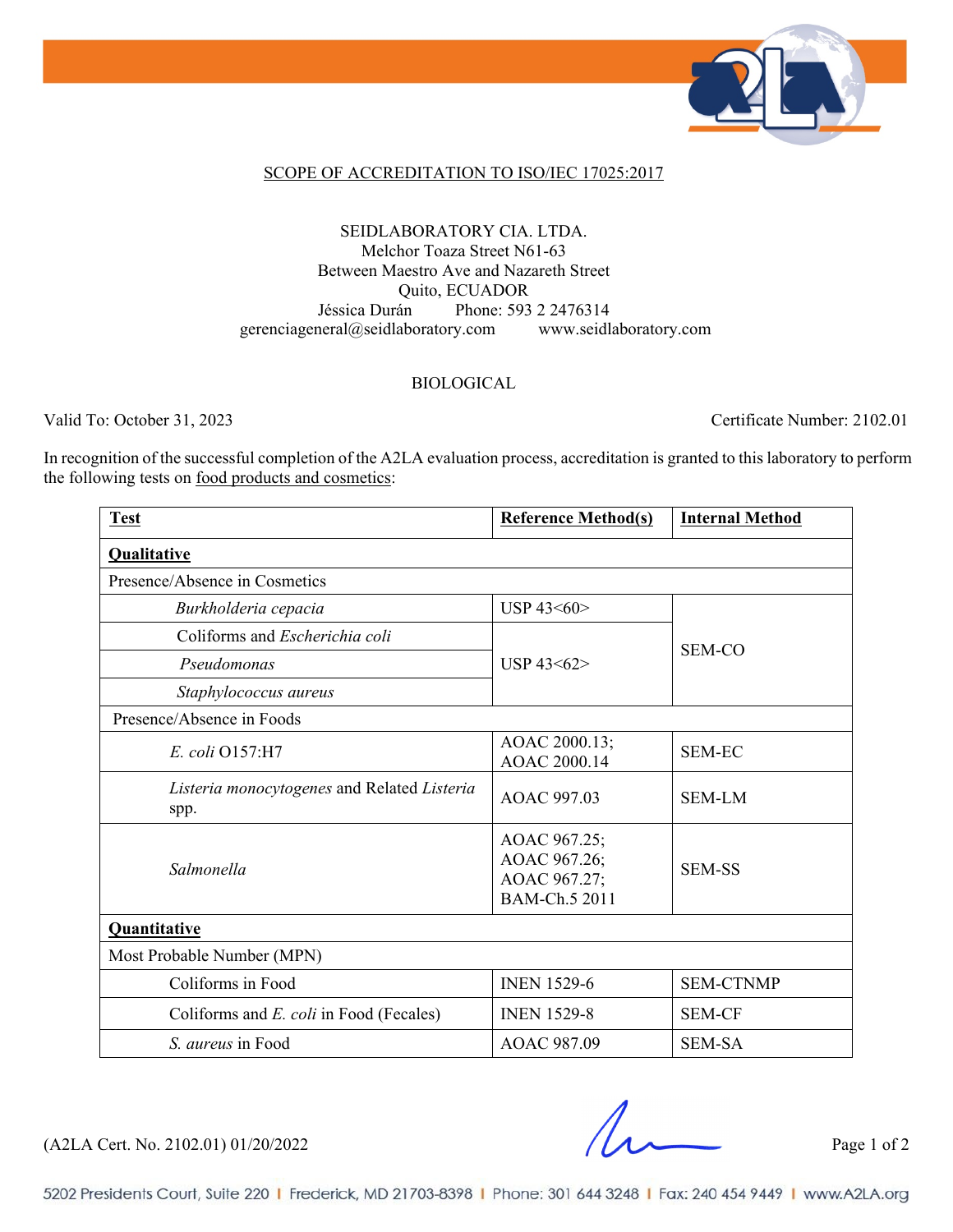| <b>Test</b>                                            | <b>Reference Method(s)</b>                     | <b>Internal Method</b> |
|--------------------------------------------------------|------------------------------------------------|------------------------|
| Petrifilm                                              |                                                |                        |
| Aerobics in Dairy Products                             | AOAC 989.10                                    | <b>SEM-PRT</b>         |
| Aerobics in Food                                       | AOAC 990.12                                    | <b>SEM-PRT</b>         |
| Coliforms in Dairy Products                            | AOAC 989.10                                    | <b>SEM-PC</b>          |
| Coliforms and E. coli in Food                          | AOAC 991.14                                    | <b>SEM-PC</b>          |
| E. coli Confirmation in Meats, Poultry, and<br>Seafood | AOAC 998.08                                    | <b>SEM-PC</b>          |
| Enterobacteriaceae in Foods                            | AOAC 2003.01                                   | <b>SEM-EN</b>          |
| Rapid Yeast and Mold                                   | AOAC 2014.05                                   | <b>SEM-ML</b>          |
| S. <i>aureus</i> in Foods                              | AOAC 2003.07;<br>AOAC 2003.08;<br>AOAC 2003.11 | <b>SEM-SA</b>          |
| Yeast and Mold                                         | AOAC 997.02                                    | <b>SEM-ML</b>          |
| Plate Count (Cosmetics)                                |                                                |                        |
| Aerobics                                               | USP 43<61>                                     | <b>SEM-CO</b>          |
| Coliforms and $E$ . coli                               | <b>Internal Method</b>                         |                        |
| S. aureus                                              | Internal Method                                |                        |
| Yeast and Mold                                         | USP 43<61>                                     |                        |
| Plate Count (Food)                                     |                                                |                        |
| Aerobics                                               | AOAC 966.23;<br><b>INEN 1529-5</b>             | <b>SEM-RT</b>          |
| <b>Bacillus</b> cereus                                 | AOAC 980.31                                    | <b>SEM-BC</b>          |
| Clostridium perfringens                                | AOAC 976.30                                    | <b>SEM-CL</b>          |
| L. monocytogenes                                       | ISO 11290-2                                    | <b>SEM-LM</b>          |
| S. aureus                                              | AOAC 975.55                                    | <b>SEM-SA</b>          |
| Total Anaerobic Bacteria                               | AOAC 976.30<br>(modified)                      | <b>SEM-CL</b>          |
| Yeast and Mold                                         | <b>INEN 1529-10</b>                            | <b>SEM-ML</b>          |
| <b>Total Count</b>                                     |                                                |                        |
| Coliforms and E. coli on Surfaces                      | MINSA-461/ISO<br>18593                         | <b>SEM-SVI</b>         |
| Molds and Yeasts on Surfaces                           |                                                |                        |
| <b>Total Count on Surfaces</b>                         |                                                |                        |

 $(A2LA$  Cert. No. 2102.01) 01/20/2022 Page 2 of 2